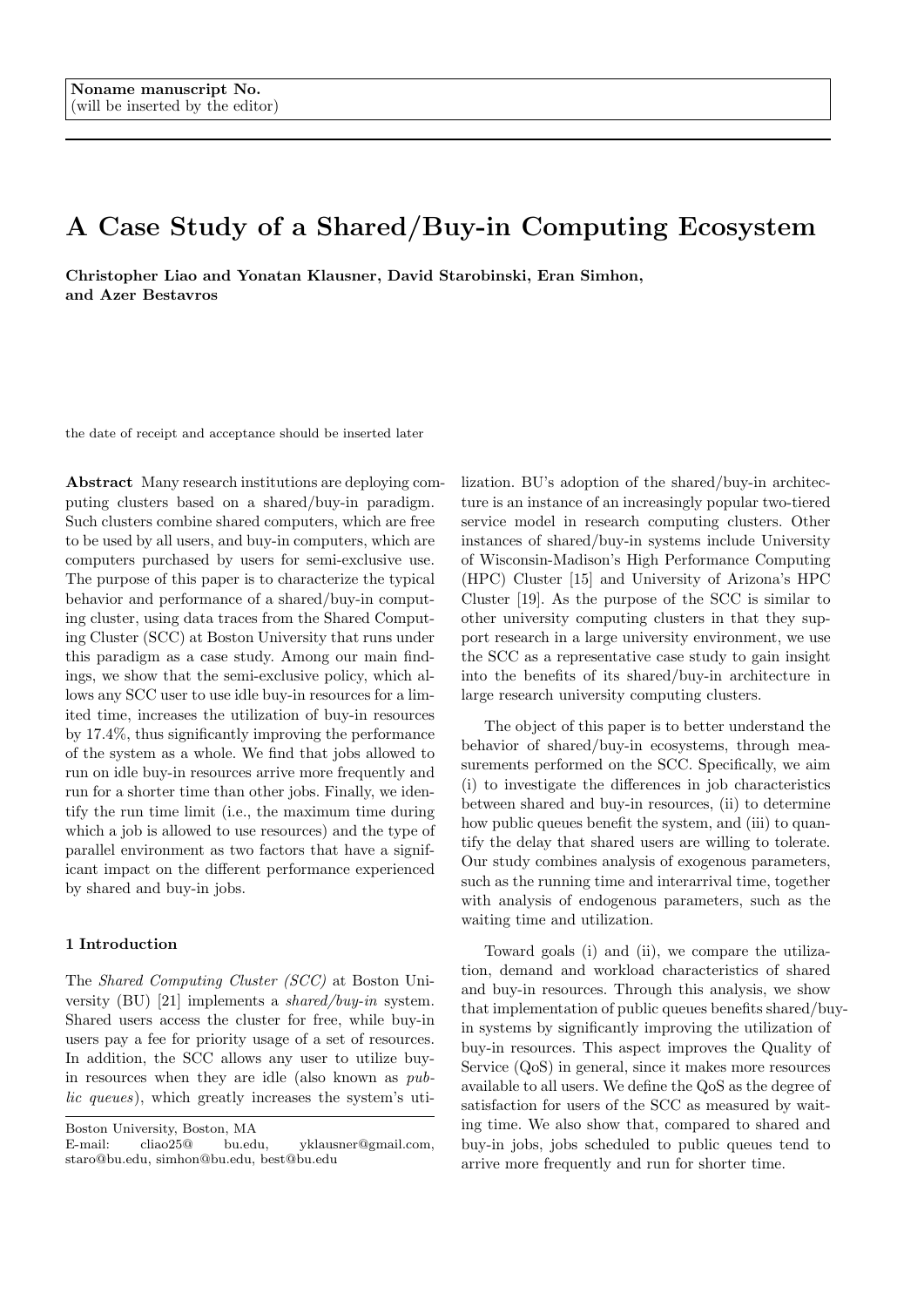Toward goal (iii), we examine in detail how the run time limit and the parallel environment affect the waiting time for various jobs. Our analytical methodology provides insight into the QoS experienced by users in shared/buy-in clusters and helps in identifying policy changes that could lead to better waiting time performance. The main contribution of this study is a comprehensive comparison of workload characteristics between the shared and buy-in parts of the SCC, which should inform future computing clusters considering a similar policy.

In the following, we first discuss previous workload characterization studies involving other computing clusters. We next provide an overview of the SCC's architecture, including both physical and logical aspects. Then, we present a statistical characterization of the SCC. This section begins by characterizing exogenous parameters and concludes with a performance evaluation of the SCC based on utilization and waiting time. We end with concluding remarks and suggestions for policy changes that might benefit shared/buy-in systems.

# 2 Background and Related Work

Before discussing related work, we introduce general terminology that applies to the SCC:

- The number of slots is the number of Central Processing Units (CPU) required for a job to run.
- A node is an independent computer with multiple slots.
- A waiting list is the list of jobs waiting for execution at any point in time.
- A queue is a logical abstraction that aggregates a set of slots across one or more nodes [16]. A queue has certain configurations that define which jobs it accepts. A queue is different from a waiting list.
- A project is a group consisting of one or more users.
- The *run time limit (RTL)* is the maximum amount of time a job can run before it is killed.

We will further elaborate on these terms throughout the paper.

Our work relates to the workload characterization of computing clusters [1]. Such clusters are generally grouped into two main categories: grids, heterogeneous clusters generally used in scientific and academic settings, and clouds, large homogeneous clusters generally used in commercial settings [5]. The Grid Workloads Archive (GWA) [20] and Parallel Workloads Archive (PWA) [7] contain workload traces of grid clusters. In relation to other clusters, the SCC should be viewed as a grid-like computing cluster.

The study in [9] shows that usage of real workload traces in grid computing research has become increasingly popular in the past decade and summarizes the workload traces publicly available via the GWA and the PWA. Works that use data traces from the GWA and PWA generally have one of three focuses: exogenous parameter modeling, performance evaluation, or scheduling optimization. Only the first two focuses are relevant to our study.

Parameter modeling studies include [9, 8, 14]. These studies fit distributions to essential parameters such as interarrival time and running time of traces taken from the GWA and PWA with the goal of creating a synthetic workload trace and improving performance by optimizing system policy. Performance evaluation studies include [11, 13]. Specifically, [11] plots the relationship between performance metrics and the load of the system using heat maps, while [13] attempts to predict the waiting time by using stochastic processes and machine learning to identify "quick starters." In our study, we combine the above two focuses.

Our study is one of the first to focus specifically on a shared/buy-in system, though there are a few studies that include similar multi-tiered concepts. As a practical example, the Linux cluster at Lawrence Livermore National Lab (LLNL) is divided into two sub-clusters: Atlas, for large parallel computing tasks, and Thunder, for more frequent small jobs [7]. This two-tiered architecture, although different from the SCC in policy has similarities as will be briefly explored in Section 4.7. Refs. [12] and [23] conduct theoretical studies that deal with multi-tiered service concepts. Ref. [12] suggests and analyzes a service-oriented architecture approach to HPC clusters. Ref. [23] proposes dividing resources into two groups, one that handles peak workload and one that handles regular workload. While these two studies are theoretical investigations of multi-tiered service architectures, our study is a statistical analysis of the performance of shared/buy-in architecture.

While the scheduler by itself is not the focus of this paper, scheduling software does have a direct effect on workload characteristics. Much of the recent research in scheduling algorithms focus on the capability to efficiently schedule highly parallel jobs along smaller jobs. Ref. [2] gives a survey of state-of-the-art scheduling algorithms with parallel-job support, with a focus on those designed around task graphs. The authors in [2] assert high autonomy, scalability, and heterogeneity as benchmarks for a good scheduler. Ref. [6] proposes SEParAT, an efficient scheduler for mixed parallel workloads. Ref. [17] compares four popular schedulers, including Sun Grid Engine (SGE), an older version of Open Grid Scheduler, the scheduler used by the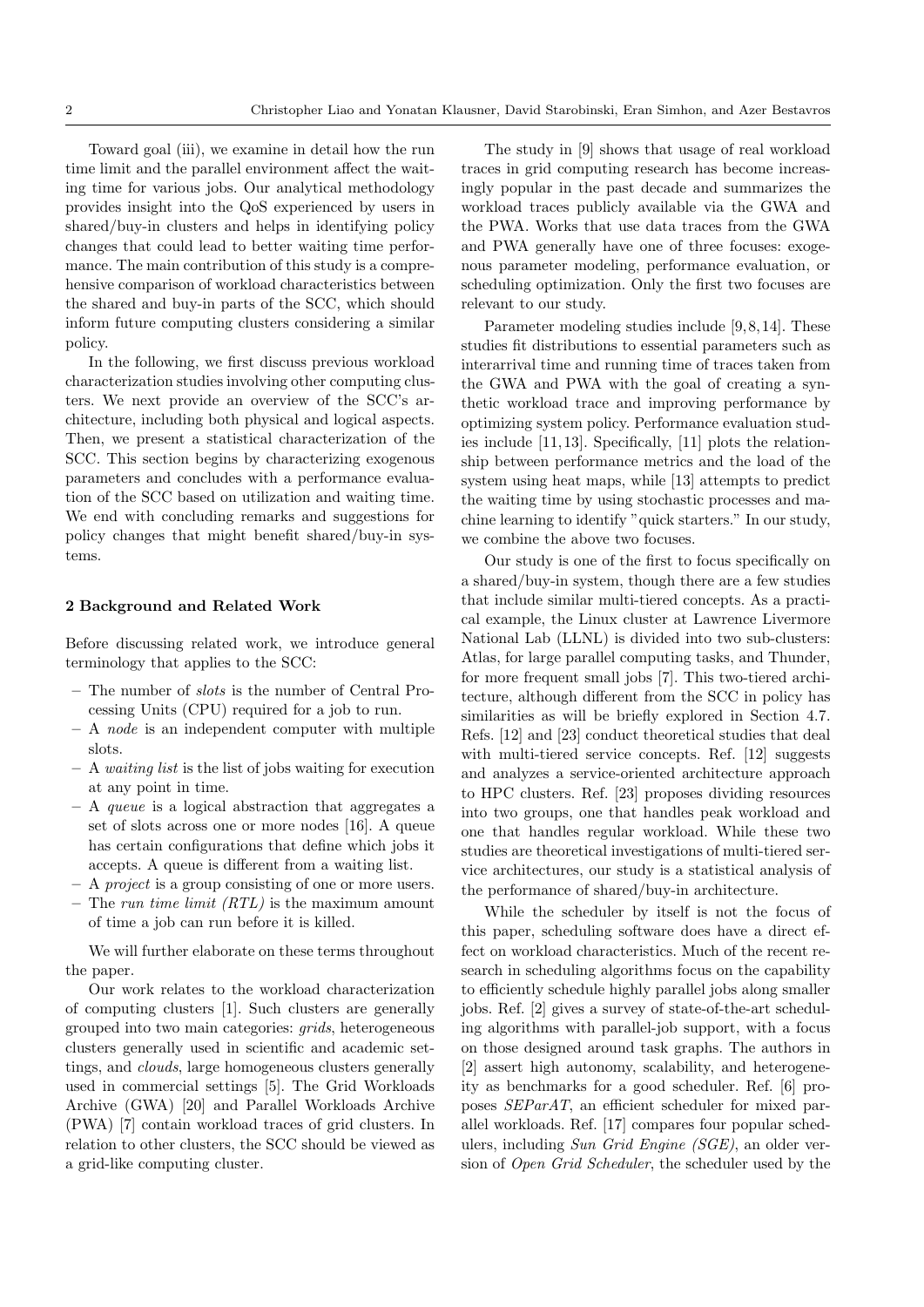

Fig. 1 SCC Architecture. There are 4 login nodes and 467 compute nodes. [21]

SCC (see Section 3.2). Multiple performance parameters are investigated, and the authors found that SGE performed well when given parallel workloads and small jobs. A brief analysis of the parallel workload in the SCC is given in Section 4.4.2.

An abbreviated version of this paper is published in the 2016 IEEE MIT Undergraduate Research Technology Conference Proceedings [10].

# 3 Cluster Architecture

A user logs on to the SCC by accessing one of the 4 login nodes through a secure shell. Login nodes are used for transferring files to and from the SCC, program compilation, text editing, and light debugging. These nodes are not included in our analysis. Instead, we analyze the 467 compute nodes. Compute nodes allow users to submit computationally intensive jobs that generally run for a longer amount of time and require more resources. Fig. 1 shows the relationship between the login nodes, compute nodes, and file storage in the SCC.

# 3.1 System Overview

As mentioned in Section 1, the SCC at BU implements a shared/buy-in system. In order to become a buy-in project, a project owner purchases new nodes for the SCC in exchange for priority access to these nodes. Buy-in projects benefit because they experience shorter waiting times on their own nodes as seen in Section 4.6. Additionally, all projects benefit since buy-in resources are reclaimed when they are not utilized by their owners as is explained next.

Compute nodes are divided into two categories: shared and buy-in. Any job can run on the shared nodes. Any job can run on a buy-in node as long as no users of that buy-in project are running a job on that node. Since buy-in projects receive priority for their own resources, shared users can only run jobs on buy-in nodes if the

Table 1 General overview of SCC from  $1/1/15$  to  $7/10/15$ . The statistics on number of jobs and unique users are totaled over the entire period. The statistics on nodes and cores refer to the end of the period.

|                 | System     | Shared    |           | Public    |  |
|-----------------|------------|-----------|-----------|-----------|--|
| Total<br>Jobs   | 17,420,081 | 6,477,145 | 3,352,421 | 7,590,515 |  |
| Unique<br>Users | 1,055      | 995       | 470       | 549       |  |
| Nodes           | 471        | 169       | 298       |           |  |
| Cores<br>(CPUs) | 6,312      | 2,536     | 3,776     |           |  |

Table 2 List and description of variables for Section 3.2

| Notation         | Description                     |
|------------------|---------------------------------|
| $p_i$            | Priority of a job.              |
| $f_i$            | Number of tickets given to job. |
| $p_t$            | Adjusted number of tickets.     |
| $u_i$            | Function of recent usage.       |
| $p_u$            | Urgency factor.                 |
| $p_p$            | User Assigned Priority.         |
| $\boldsymbol{n}$ | Normalization function.         |

run time limit is 12 hours or less without exception. Buy-in users are able to run jobs on the shared nodes like shared users.

In general, each buy-in node has two queues: a buyin queue and a public queue. The buy-in queue only accepts jobs from a user of that specific buy-in project. The *public queue* accepts jobs from any user as long as the run time limit is 12 hours or less. The public queue for a node is automatically disabled when a buyin user of that specific node submits a job on the SCC for that project. When disabled, the queue stops accepting jobs from users outside of the buy-in project. Any job already running when a buy-in user submits a job is completed before the buy-in user receives access to his/her resources. This policy prevents buy-in users from waiting for a long time for their own resources, but allows their resources to be utilized when idle. The benefits of this aspect is further discussed in Section 4.5.2.

Upon submitting a job, users are able to specify certain attributes for their jobs such as the run time limit, the number of slots, and the parallel environment. In Section 4.6, we investigate how some of these attributes affect the waiting time. Table 1 gives a general overview of the SCC. Note that buy-in and public jobs share the same physical resources.

#### 3.2 Scheduler

The SCC operates using the *Open Grid Scheduler*, an open-source scheduling software [16]. A scheduling round occurs every 15 seconds by default, but is also triggered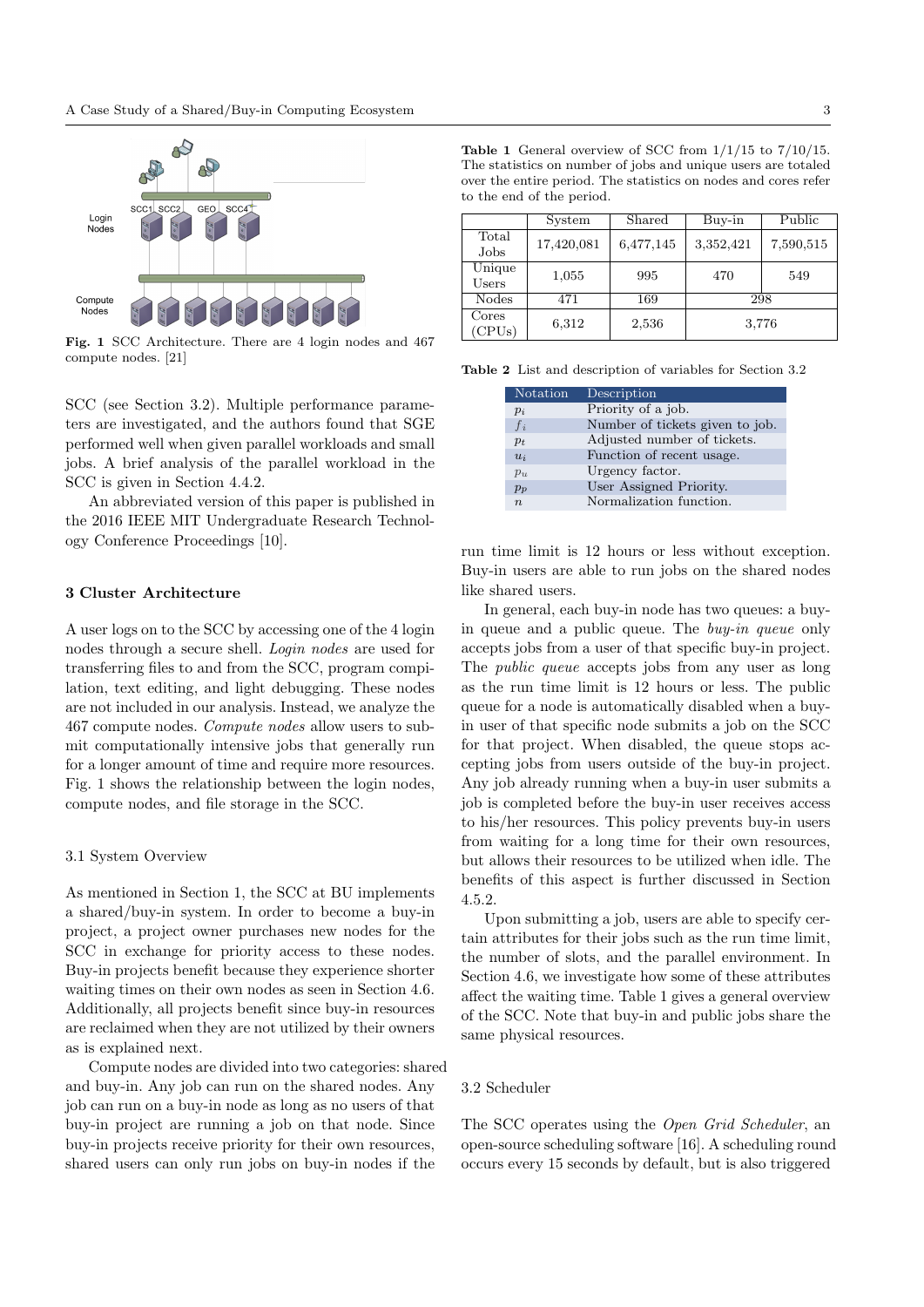by events such as job submissions and job completions. This means that priority is recalculated at least every 15 seconds. During each scheduling round, the priority of waiting jobs may change slightly, as jobs entering and leaving the waiting list have an effect on the number of tickets and the normalization functions discussed below. During every scheduling round  $n$ , where  $n = 1, 2, 3, \dots N$  and N is the total number of scheduling rounds, (for simplicity, the index is dropped for the remainder of this section) the following occurs:

- Priority (as explained below) is assigned to each waiting job and all waiting jobs are sorted accordingly. Let the set of jobs in the waiting list be denoted by  $i = 1, 2, 3, \ldots m$ , where m is the total number of jobs waiting. The priority of job  $i$  is denoted by  $p_i$ .
- Available resources are allocated to jobs with the highest priorities.

Three factors are used to calculate the priority  $p_i$  of job *i*:  $p_t^i$ ,  $p_u^i$ , and  $p_p^i$ , as explained below:

1. The number of tickets  $p_t^i$  is the most complicated part of the final priority assigned to a job. The scheduler starts with  $10^4$  tickets and distributes tickets to the jobs in the waiting list using a share tree policy. The share tree policy first distributes tickets to projects based on proportions specified by the administrator. The tickets of each project are then distributed equally to its users. The goal of the share tree policy is to ensure that all users and projects on the SCC receive their respective target share of resources over time. Let  $f_i$  be the number of tickets a job is given, then the adjusted number of tickets  $p_t^i$  is approximated by:

$$
p_t^i = \frac{f_i}{u_i},\tag{1}
$$

where  $u_i$  is a function of the recent usage of the user submitting the jobs and the recent usage of the project. This leads to the following:

- If the user's recent usage has been high, the job will have a lower priority than a job submitted by a user whose recent usage has been low.
- If the project's recent usage has been high, the project's job will have a lower priority than a job submitted by a project that has a low recent usage.
- 2. The urgency factor  $p_u^i$  is equal to the number of requested slots. This factor causes jobs that request more slots to have a slightly higher priority. Since larger parallel jobs are harder to schedule, putting

them at the front of the waiting list prevents them from being starved of resources.

3. The user assigned priority  $p_p^i$  is the priority given to job  $i$  by the user. If the user submits multiple jobs at once, the user may want a certain job to be completed before another. A user is only able to decrease a job's priority. This feature is rarely used.

A normalization function is used to ensure that all three parts of the priority are on the same scale. The normalization function  $n(p, S)$  is defined in terms of the value to be normalized  $p$  and the set  $S$  to which  $p$ belongs:

$$
n(p, S) = \frac{\max(S) - p}{\max(S) - \min(S)}, \qquad \forall p \in S,
$$
 (2)

The following equation is used to evaluate the priority of a job on the SCC:

$$
p_i = 0.2 \times n(p_p^i, S_p) + 0.02 \times n(p_u^i, S_u) + n(p_t^i, S_t),
$$
 (3a)

where

$$
S_p = \{p_p^1, p_p^2, p_p^3...p_p^m\},\tag{3b}
$$

$$
S_u = \{p_u^1, p_u^2, p_u^3...p_p^m\},\tag{3c}
$$

$$
S_t = \{p_t^1, p_t^2, p_t^3...p_t^m\}.
$$
 (3d)

After sorting by priority, the scheduler assigns each job to an available queue. Each queue is configured with a list of parallel environments that it accepts. Other user requests such as the run time limit, CPU architecture, and available memory also directly affect which queues can accept a particular job. In the case where multiple queues can accept a job, the job is assigned to a queue using an algorithm which takes into account the load and the sequence number of a queue.

# 4 Performance Analysis

## 4.1 Method

The SCC has been completely operational since July 2013. We analyze a 4.2 GB data trace collected from January 1, 2015 through July 20, 2016 using R and Python. This workload trace represents jobs from a variety of departments across all of BU, including Medicine, Engineering, Physics, Biology and Chemistry. Therefore, the data trace used should sufficiently generalize the workload of a large research university.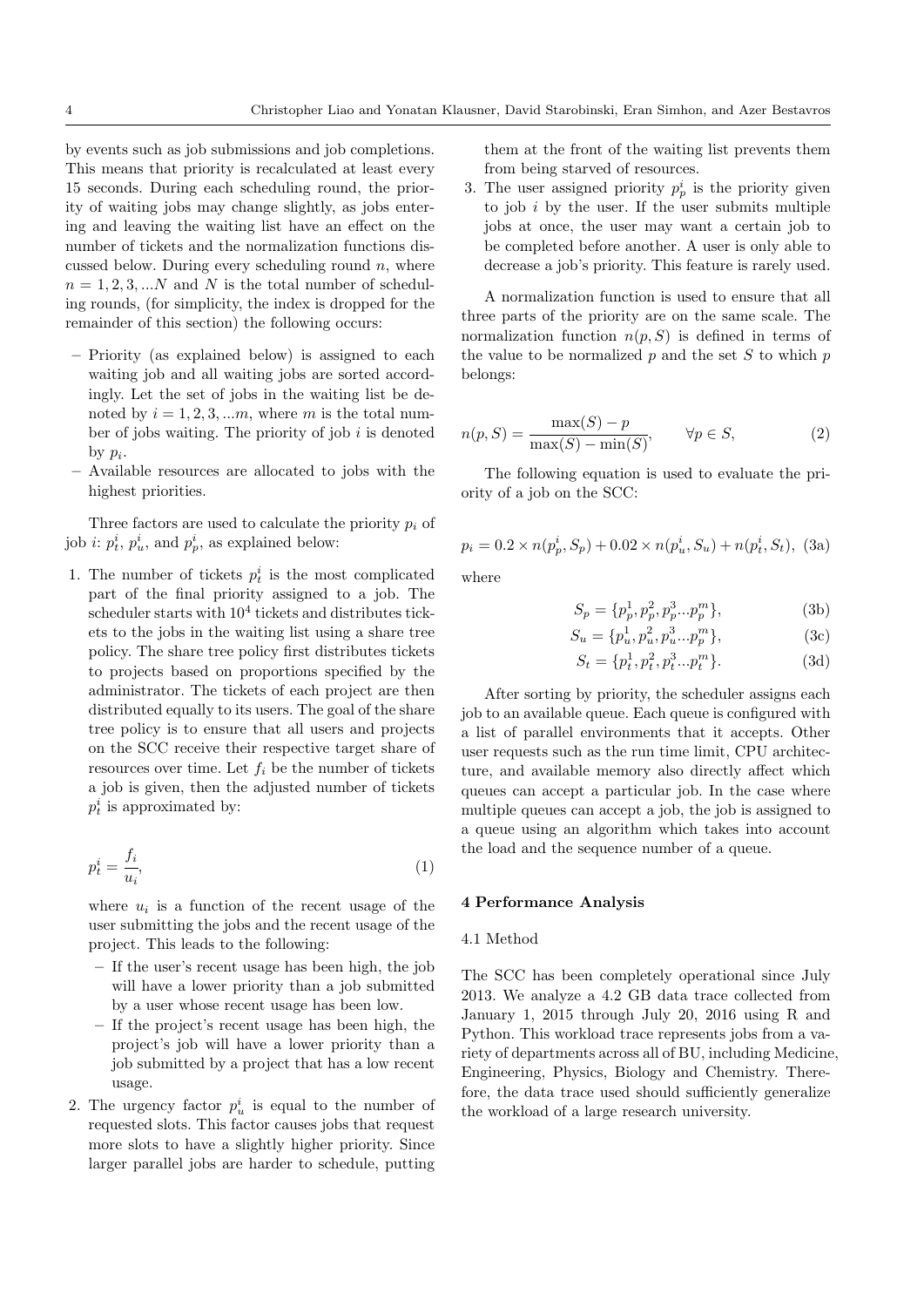|                              | System   |        | Shared |      |        | Buy-in |          |          | Public |      |          |           |
|------------------------------|----------|--------|--------|------|--------|--------|----------|----------|--------|------|----------|-----------|
|                              | Mean     | Median | SD     | Mean | Median | SD     | Mean     | Median   | SD     | Mean | Median   | <b>SD</b> |
| Interarrival time (s)        | 2.81     | 0.64   | 17.32  | 7.55 | 1.31   | 50.00  | 14.59    | 3.25     | 62.98  | 6.45 | 0.92     | 61.89     |
| Waiting time (hr)            | 5.32     | 0.87   | 18.03  | 6.21 | 1.21   | 20.90  | 4.99     | 0.56     | 18.27  | 4.71 | 0.76     | 15.00     |
| Running time (hr)            | $0.95\,$ | 0.03   | 8.68   | 1.51 | 0.06   | 11.96  | 1.13     | 0.02     | 10.48  | 0.40 | 0.02     | 1.23      |
| <b>Slots</b>                 | 2.52     | 1.00   | 4.99   | 2.20 | 1.00   | 5.58   | 3.25     | $1.00\,$ | 5.67   | 2.46 | $1.00\,$ | 4.02      |
| Workload (slot-hr)           | 2.64     | 0.05   | 50.54  | 3.75 | 0.09   | 54.67  | 4.24     | 0.04     | 85.93  | 0.99 | 0.03     | 6.72      |
| Demand of Typical            |          |        |        |      |        |        |          |          |        |      |          |           |
| Request (thousand            | 11.11    | 5.64   | 17.64  | 3.64 | 1.40   | 6.82   | $1.75\,$ | 0.46     | 5.32   | 6.30 | 2.97     | 11.70     |
| requests/ $12 \text{ hrs}$ ) |          |        |        |      |        |        |          |          |        |      |          |           |

Table 3 Exogenous Parameter Comparison. Demand refers to typical request only.

Note that the SCC supports submission of array jobs, a group of individual tasks that require identical resources. While the series of tasks are assigned one job number, they are scheduled separately. Therefore, in our analysis, these individual tasks are considered as separate jobs. Consequently, the workload characterization which follows exhibits shorter interarrival times and shorter running times than it would if array jobs were considered a single job. Thus, appropriate considerations have to be made when comparing the analysis presented below with other workload characterization studies.

In our analysis, shared jobs are defined as jobs that run on a shared node excluding jobs that run on a public queue. Buy-in jobs are defined as jobs that users of buy-in projects run on their own buy-in nodes, and public jobs are defined as jobs that run on public queues on buy-in resources.

In the sections that follow, we perform a comprehensive statistical analysis of the SCC, starting with exogenous characteristics and concluding with endogenous characteristics. Table 3 summarizes the statistics on exogenous parameters.

In addition to comparing the distributions of the parameters between shared and buy-in jobs, we also present the distribution fittings for these parameters. We fit the empirical data with common distributions and use the distribution that best fits the empirical data to formulate a random variable. This random variable is helpful to:

- Inform theoretical models with parameters taken from an actual system.
- Predict future usage.
- Experiment with new policies without changing the policy in the real system.

Four distributions were considered: Weibull, lognormal, gamma, and exponential. A skewness-kurtosis plot determined that Weibull and log-normal distributions best fit each of the parameter distributions given in the following sections. Skewness and kurtosis together give a quantitative description of the shape of a distribution. The studies in [3, 22] both considered

the Weibull distribution when modeling similar parameters such as interarrival time when investigating Bag of Tasks (BoT) workloads. Ref. [22] also considers the log-normal, exponential and gamma distributions. In our study, the distribution fitting process is carried out with the fitdistrplus package [4]. Then, we use the one-sample Kolmogorov-Smirnov test (the test used in [22]), a test which uses the vertical distance between two CDFs to determine goodness-of-fit, to compare the three distribution fits for each parameter (see ks.test function in R [18]). Only the distribution with the best fit is given in this paper.

# 4.2 Arrival Pattern

The interarrival time is the time elapsing between job submissions. This parameter is calculated by counting the number of job arrivals  $a_n$  during each hour  $n = 1, 2, 3, ..., N$ , where N is the total number of hours in the trace analyzed. The interarrival time during each hour *n* is then given by  $t_n = 3.6 \times 10^3/a_n$ . Table 3 shows that the mean interarrival time is 7.55 seconds for shared jobs, 14.59 seconds for buy-in jobs, and 6.45 seconds for public jobs. Public jobs arrive most frequently, while buy-in jobs arrive least frequently. We present the interarrival times separately for each of the three types of jobs to highlight the difference in workload characteristics. However, it is not appropriate to describe the workload with three separate arrival processes, as the three groups of jobs overlap in physical resources and user populations.

The interarrival time  $T$  is best modeled by a lognormal distribution, i.e.

$$
P(T \le t) = \frac{1}{2} + \frac{1}{2} \text{erf} \left[ \frac{\ln t - \mu}{\sqrt{2}\sigma} \right], \qquad \sigma = 1.30, \mu = -0.22,
$$
\n(4a)

where

$$
\operatorname{erf}(x) = \frac{2}{\sqrt{\pi}} \int_0^x e^{-\tau^2} d\tau.
$$
 (4b)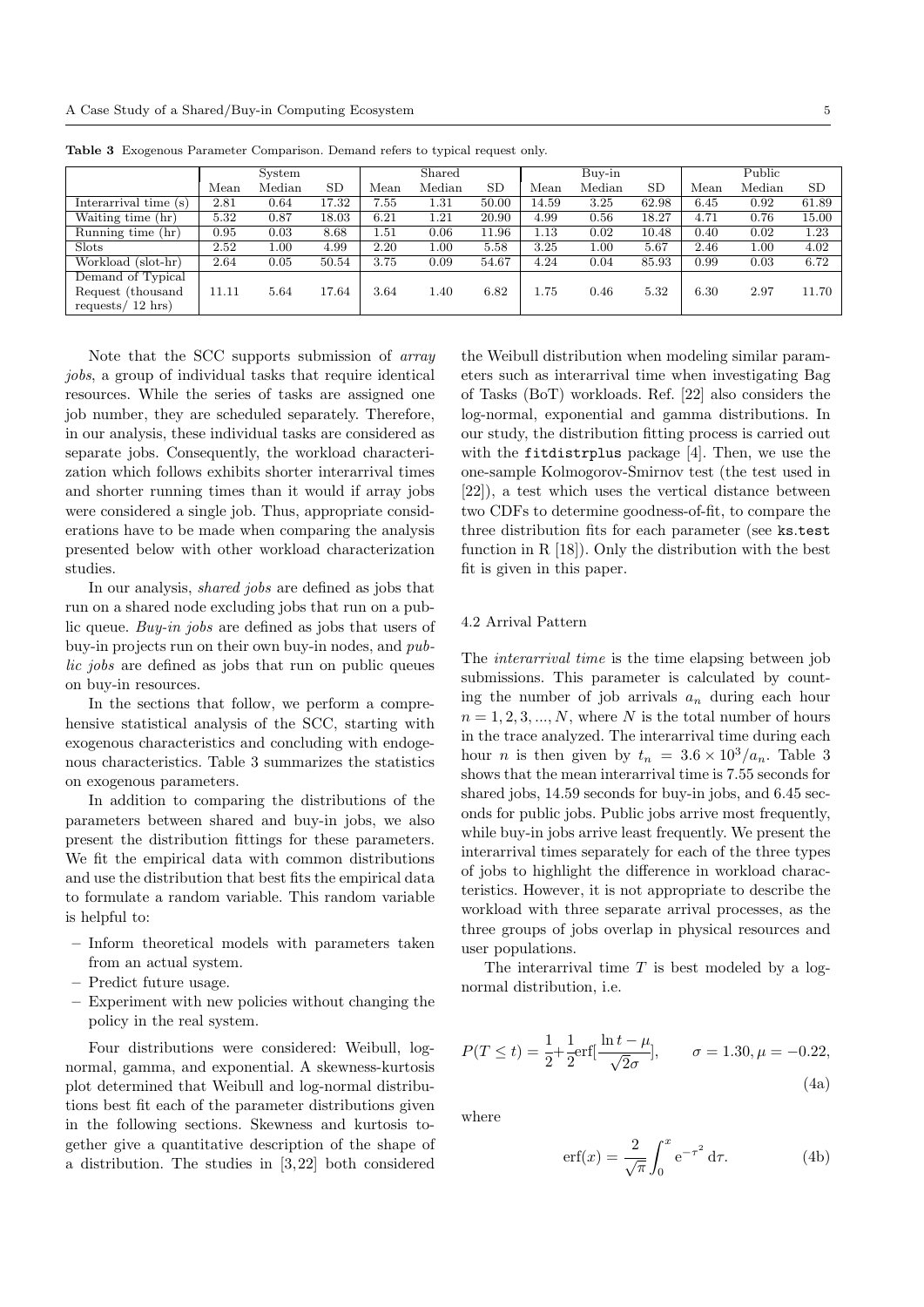Table 4 Distribution of Jobs over Parallel Environments by Quantity and Workload

|             | Number of Jobs |          |          |           | Workload |        |          |          |  |
|-------------|----------------|----------|----------|-----------|----------|--------|----------|----------|--|
|             | <b>System</b>  | Shared   | Buv-in   | Public    | System   | Shared | Buv-in   | Public   |  |
| Single-slot | 84.5%          | 87.0%    | $76.9\%$ | 85.7%     | 31.0%    | 35.5%  | $21.5\%$ | 34.3%    |  |
| ОМР         | 15.2%          | $12.5\%$ | $22.6\%$ | 14.3%     | 45.0%    | 37.3%  | 47.2%    | 65.8%    |  |
| MPI         | $0.28\%$       | $0.48\%$ | $0.52\%$ | $0.010\%$ | 24.0%    | 27.1\% | 31.4%    | $0.85\%$ |  |

The demand is directly related to the interarrival time, as both are measures of how frequently jobs are submitted. The demand is measured by counting the number of requests per 12 hours. Here, we examine the demand for typical requests, that is, single-slot jobs with a run time limit of 12 hours or less. This type of request accounts for 79% of all jobs, so considering the demand of these jobs independently from the rest of the trace is a key component to a complete workload characterization. Table 3 gives the mean, median and standard deviation of the demand of the typical request. These statistics show that the average demand of the typical request is  $3.64 \times 10^3$ ,  $1.75 \times 10^3$ , and  $6.30 \times 10^3$ requests per 12 hours for shared, buy-in and public jobs respectively. Consistent with interarrival time, these observations show that public jobs arrive more frequently than shared jobs, which in turn arrive more frequently than buy-in jobs.

We model the demand of the typical request with a random variable Z defined in terms of the Weibull distribution, i.e.

$$
P(Z \le z) = 1 - e^{(-z/\lambda)^k}, \qquad \lambda = 9.0 \times 10^3, k = 0.73.
$$
\n(5)

While this demand model accounts for 79% of the requests, it only accounts for 14% of the workload. It is indeed difficult to capture a large portion of the workload with few request types, as detailed in Section 4.4.

# 4.3 Running Time

The running time is the time elapsing between the start time and the end time of a job. The default run time limit is 12 hours, and the maximum run time limit is 30 days. Table 3 shows that the average running times are 1.51, 1.13, and 0.40 hours for shared, buy-in and public jobs, respectively. Therefore, while on average shared jobs only run 22.8 minutes longer than buy-in jobs, public jobs are on average 64.6% shorter than buy-in jobs

and 73.5% shorter than shared jobs. The running time distribution of public jobs also has the lightest tail, with a standard deviation of 1.23 hours. This special characteristic is a result of the 12 hour run time limit policy for all public queue jobs as explained in section 3.1. We also note that 97.7% of shared jobs and 98.3% of buy-in jobs run for under 12 hours, while only 72.8% of shared jobs and 75.7% for buy-in jobs have a run time limit of 12 hours or under. This means that users tend to overestimate their resource needs by requesting a run time limit longer than the actual running time of their jobs.

The running time  $R$  is best modeled by a log-normal distribution , i.e.

$$
P(R \le r) = \frac{1}{2} + \frac{1}{2} erf\left[\frac{\ln r - \mu}{\sqrt{2}\sigma}\right], \qquad \sigma = 2.60, \mu = 5.04.
$$
\n(6)

# 4.4 Workload

We define the workload as the product of the number of slots used by a job and the job running time (in hours). The workload distribution has the heaviest tail of all distributions examined in this paper, i.e. the standard deviation is the largest when compared to the mean, as seen in Table 3.

# 4.4.1 Slots

Table 4 shows that 87.0% of shared jobs, 76.9% of buyin jobs, and 85.7% of public jobs use a single slot. Table 3 shows that shared, buy-in and public jobs use averages of 2.20, 3.25, and 2.46 slots, respectively. It is clear from these numbers that a greater percentage of buy-in jobs are parallel jobs. There are two types of parallel jobs in the SCC: Open Multi-Processing (OMP) run on one node while Message Passing Interface (MPI) jobs run on multiple nodes. Table 4 shows that 98.5% of parallel jobs are OMP jobs.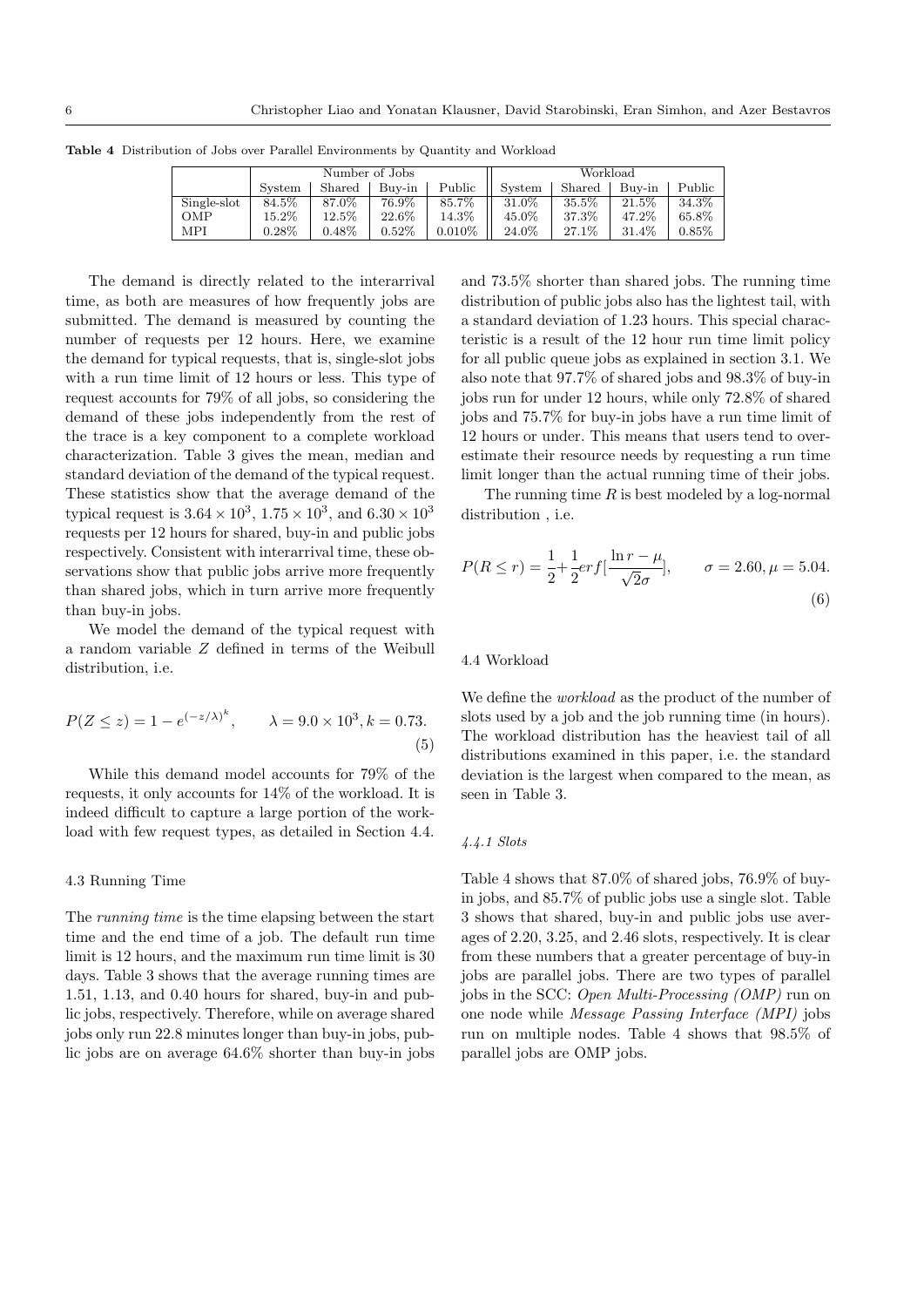#### Table 5 Utilization Analysis of SCC

|                             | Shared     | Buy-in     | Public     |
|-----------------------------|------------|------------|------------|
| Actual Workload (slot-hr)   | 24.314.786 | 14.207.485 | 7.512.121  |
| Workload Capacity (slot-hr) | 34,509,888 | 43.184.064 | 43,184,064 |
| Utilization $(\%)$          | 70.46      | 32.90      | 17.40      |

#### 4.4.2 Parallel Environment

Table 4 shows that OMP jobs account for 45% of the workload of the SCC which is more than MPI or single slot jobs. Although there is no explicit connection between the number of slots and the parallel environment, 16 slots can be considered the boundary case between OMP and MPI jobs. i.e. 99.0% of MPI jobs use 16 slots or more and 99.97% of OMP jobs use 16 slots or less. Table 4 shows that MPI jobs account for 0.48% of shared jobs,  $0.52\%$  of buy-in jobs, and  $0.01\%$  of public jobs. However, they account for 27.1% of the shared workload, 31.4% of the buy-in workload, and 0.08% of the public workload. These statistics show that while it is tempting to ignore MPI jobs when creating a model of the SCC, they still constitute 20% of the workload.

#### 4.4.3 Shared/Buy-in Comparison

Table 3 shows that the difference between the workload distributions of shared jobs and buy-in jobs is small, with means of 3.75 and 4.24 hours for shared and buyin jobs, respectively and standard deviations of 54.67 and 85.93 for shared and buy-in, respectively. A more dramatic difference in workload distribution is observed in the distribution of public jobs. The standard deviation of public workload is 6.72 slot-hours, only 13.3% of the system workload deviation; the mean is 0.99 slots-hours, 37.5% of the system mean. According to these statistics, the workload of public jobs, similar to the running time has a much lighter tail than other jobs. This observation in addition to the difference in the other exogenous parameters, reveal that in general, public jobs are submitted more frequently, but take up less temporal and physical resources.

# 4.5 Utilization

In this section, we analyze the utilization of different parts of the system and the distribution of workload among parts of the system. The workload capacity is the workload achieved if all nodes are completely utilized,

and the actual workload is the sum of the workload of all jobs that actually ran. The utilization is the fraction of the workload capacity taken up by the actual workload over a period of time.

#### 4.5.1 System View

Table 5 compares the workload capacity of different types of resources with their actual workloads. This table shows that the workload capacity of shared nodes over the period is 79.9% of buy-in nodes, while their actual workload is 111.9% of buy-in nodes. Thus, workload is distributed more heavily to shared nodes than to buy-in nodes.

# 4.5.2 Public Queue

Fig. 2 shows the monthly mean utilization trend. It clearly illustrates the benefits of implementing public queues on buy-in nodes. According to Table 5, without public queues, buy-in nodes would only have an average utilization of 32.9%. Public queues reclaim 17.4% of the workload capacity of buy-in nodes, resulting in an average utilization of 50.3% on buy-in nodes. By utilizing buy-in nodes when they are idle, public queues prevent demand for shared resources from exceeding their capacity and balance out the workload more evenly between shared and buy-in nodes.

#### 4.5.3 Pattern

Fig. 3 shows the weekly pattern of utilization. This graph is obtained by splitting the 2015 - 2016 utilization data into a recurring weekly pattern. The pattern is achieved by using the Seasonal Decomposition algorithm in R. This algorithm derives a weekly pattern by removing high frequency and low frequency fluctuations in the utilization time series (see stl function in R [18]). It shows that the system's utilization is lowest over the weekend and that the daily utilization peaks in the late afternoon. Shared and buy-in utilization exhibit the same weekly pattern.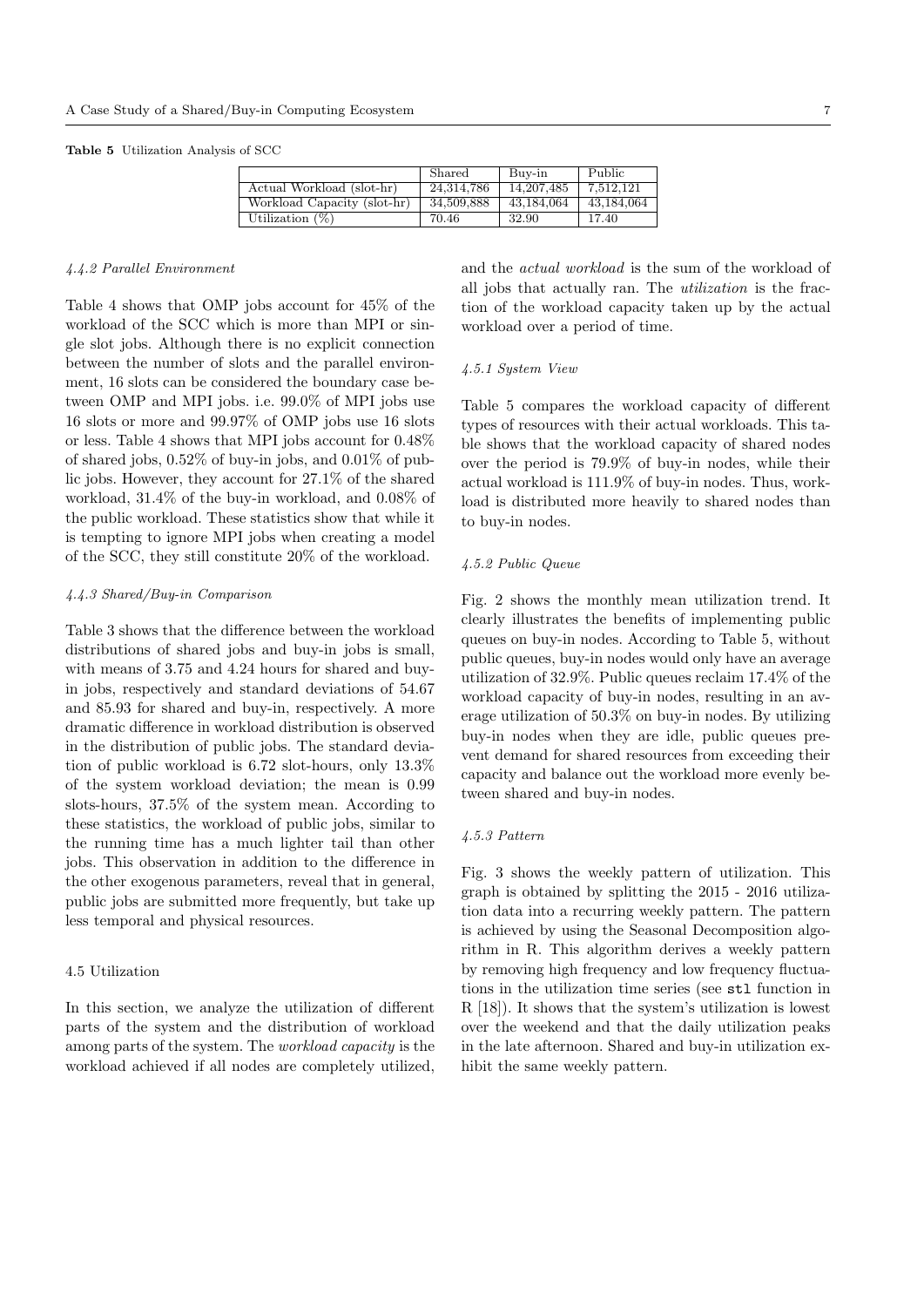Table 6 Factors Affecting Waiting time (hours)

|                | Shared |        |       | Buy-in |        |       | Public |        |       |
|----------------|--------|--------|-------|--------|--------|-------|--------|--------|-------|
|                | Mean   | Median | SD    | Mean   | Median | SD    | Mean   | Median | SD    |
| Overall        | 6.21   | 1.21   | 20.90 | 4.99   | 0.56   | 18.27 | 4.71   | 0.76   | 15.00 |
| OMP            | 6.53   | 0.74   | 18.90 | 5.28   | 0.12   | 21.81 | 14.80  | 1.93   | 33.70 |
| MPI            | 15.62  | 0.58   | 53.70 | 20.33  | 0.02   | 72.85 |        |        |       |
| Single-slot    | 6.12   | 1.28   | 20.83 | 4.80   | 0.79   | 16.03 | 3.02   | 0.68   | 7.27  |
| $RTL > 12$ hrs | 10.60  | 1.71   | 36.18 | 4.67   | 0.60   | 18.07 |        |        |       |
| $RTL < 12$ hrs | 4.58   | 1.08   | 10.07 | 4.40   | 0.73   | 13.94 | 4.71   | 0.76   | 15.00 |

Table 7 Percent of Jobs in the Tail of Waiting Time Distribution

|                | Shared   |           |          | Buy-in    | Public   |           |  |
|----------------|----------|-----------|----------|-----------|----------|-----------|--|
|                | $>12$ hr | $>1$ week | $>12$ hr | $>1$ week | $>12$ hr | $>1$ week |  |
| Overall        | 12.0%    | $0.30\%$  | 8.8%     | $0.27\%$  | 8.1\%    | $0.058\%$ |  |
| <b>OMP</b>     | $12.2\%$ | $0.13\%$  | 8.2%     | $0.34\%$  | 23.5%    | $0.40\%$  |  |
| <b>MPI</b>     | 22.4\%   | $1.9\%$   | 18.1%    | $3.5\%$   |          |           |  |
| Single-slot    | 11.9%    | 0.31%     | 8.9%     | $0.22\%$  | $5.6\%$  | $0\%$     |  |
| $RTL > 12$ hrs | $16.6\%$ | $1.1\%$   | 10.8%    | $0.67\%$  |          |           |  |
| $RTL < 12$ hrs | 10.3%    | $0.003\%$ | $8.2\%$  | 0.14%     | 8.1%     | $0.058\%$ |  |



Fig. 2 The average monthly utilization trend comparison between shared and buy-in resources.



Fig. 3 Weekly utilization pattern.

# 4.6 Waiting Time

The waiting time of a job is the time elapsing from its submission till its start. Table 6 shows that shared jobs tend to wait more than buy-in jobs, as the median waiting time for shared jobs is 73 minutes, while the median waiting time for buy-in jobs is 34 minutes. Additionally, Table 7 shows that for shared jobs, 12.0% of jobs wait more than 12 hours and 3.0% of jobs wait more than one week, while for buy-in jobs, 8.8% of jobs wait more than 12 hours and 2.7% of jobs wait more than one week. Thus, the waiting time distribution of shared jobs has a heavier tail than that of buy-in jobs.

The mean waiting time for public jobs is close to the mean waiting time for buy-in jobs, but its standard deviation is shorter, at 15 hours, compared to 20.9 and 18.3 hours for shared and buy-in jobs, respectively. Table 8 shows that 8.1% of public jobs wait more than 12 hours and 0.058% wait more than a week. The waiting time is mainly affected by the run time limit and the parallel environment as discussed below. The waiting time W is best modeled with a Weibull distribution, i.e.

$$
P(W \le w) = 1 - e^{(-w/\lambda)^k}, \qquad \lambda = 6.2 \times 10^3, k = 0.42.
$$
\n(7)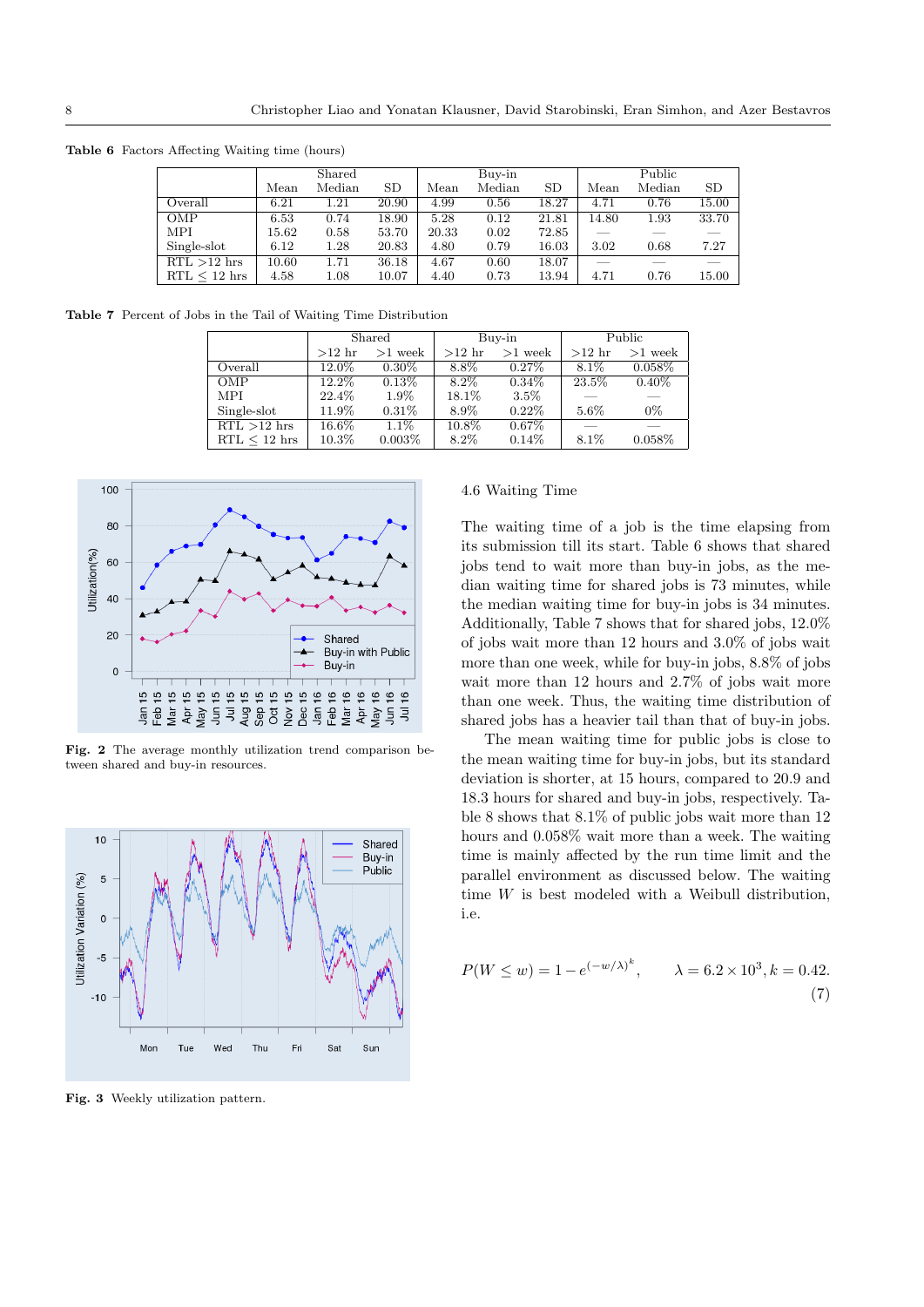

Fig. 4 Comparison of interarrival time and running time averages among three sections of the SCC and 15 other grids from the PWA [7] and GWA [20].

4.6.1 Run Time Limit (RTL)

As mentioned in Section 3.1, users set the RTL when submitting a job. Table 6 shows that when the RTL of a buy-in job exceeds 12 hours, this has negligible effect on the median and mean waiting time but increases the standard deviation from 13.9 to 18.1 hours. However, if the RTL of a shared job exceeds 12 hours, then the median waiting time increases from 1.1 to 1.7 hours, the mean from 4.6 to 10.6 hours, and the standard deviation from 10.1 to 36.2 hours. Hence the difference in performance between shared and buy-in jobs is more significant once the RTL exceeds 12 hours.



Fig. 5 Comparison of waiting time distribution between jobs that request a run time limit (RTL) of more than 12 hours and jobs that request a run time limit (RTL) of less than 12 hours.



Fig. 6 Waiting time distribution for OMP, MPI, and single-slot requests.

Table 7 shows that for shared jobs, requesting an RTL greater than 12 hours gives a 16.6% chance of waiting more than 12 hours and a 1.1% chance of waiting more than one week, while jobs with RTL of 12 hours or less have a 10.3% chance of waiting more than 12 hours and a 0.003% chance of waiting more than one week. Fig. 4 illustrates this large difference in the tails of the waiting time distributions, which is most likely because more resources are available to jobs with RTL less than or equal to 12 hours via the public queues, resulting in shorter waiting times (recall that jobs with less than 12 hours RTL can be scheduled to shared resources or public resources).

#### 4.6.2 Parallel Environment

Table 6 shows that the difference in the median waiting time among single-slot, OMP, and MPI jobs is within one hour for both shared and buy-in jobs. However, the waiting time standard deviation of single-slot jobs is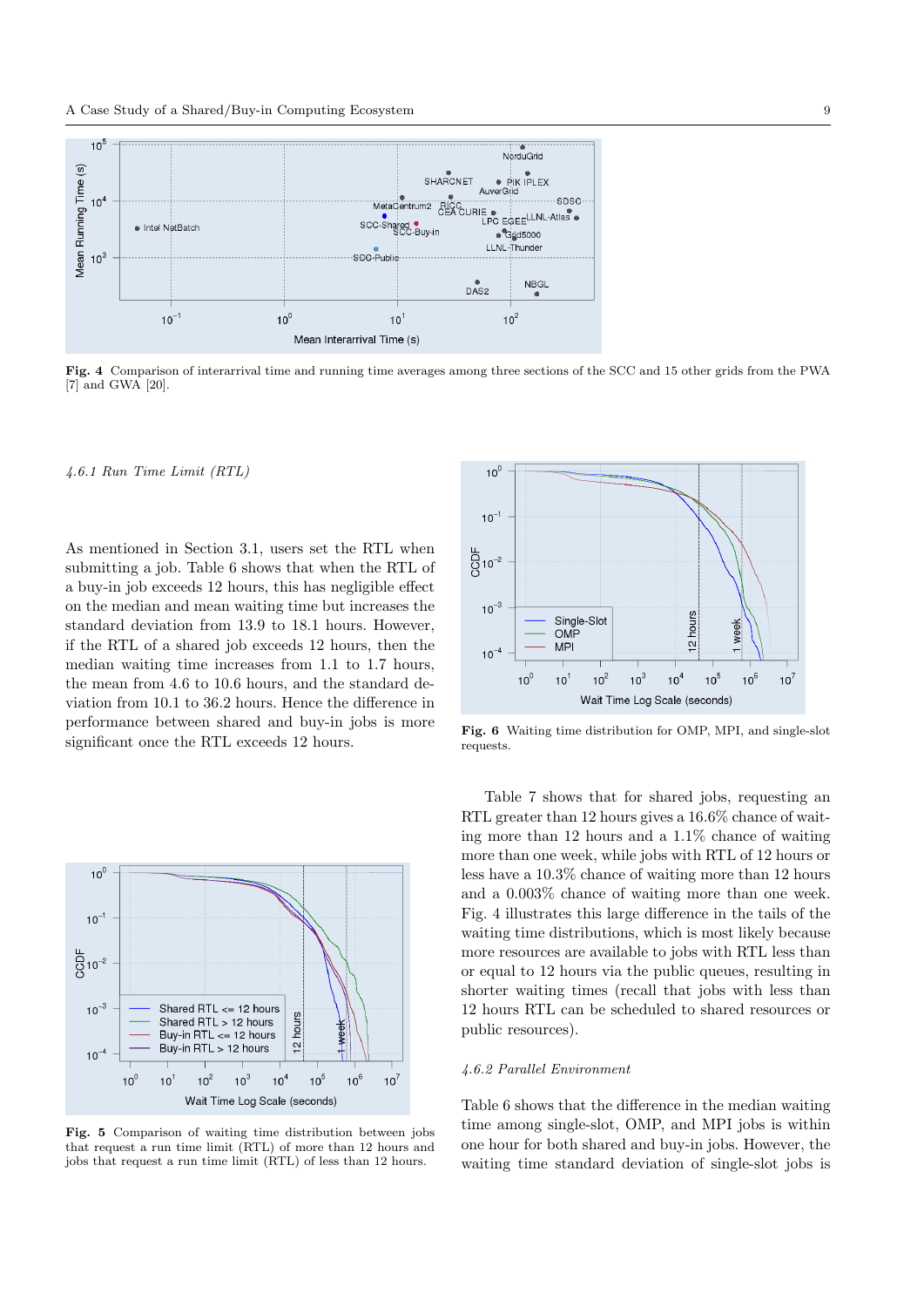20.8 hours for shared jobs and 16.0 hours for buy-in jobs, while the standard deviation of MPI jobs is 53.7 hours for shared jobs and 72.9 hours for buy-in jobs. Hence, submitting an MPI job increases the probability of waiting for a long time, especially for buy-in jobs. This may cause some users to submit a longer singleslot job, which should experience a shorter waiting time. rather than a shorter MPI job, which is prone to longer waiting times.

Table 6 and 7 also show a drastic difference in waiting time performance between single-slot and OMP jobs running on public queues. Public single-slot jobs have an average wait time of 3.02 hours, half that of shared single-slot jobs. On the contrary, public OMP jobs wait an average of 14.8 hours with a standard deviation of 33.7 hours, 80% more than the waiting time standard deviation of shared OMP jobs. Public OMP jobs also have a  $23.5\%$  chance of waiting more than 12 hours, a higher chance than other types of jobs listed in Table 7. The difference in the tail of the waiting time distributions is illustrated in Fig. 5.



Fig. 7 The mean waiting time of a user's job vs. his/her total usage of the SCC.

#### 4.6.3 User Usage

Fig. 6 shows a positive correlation between a user's mean waiting time and the user's total usage of the SCC. The correlation coefficient is 0.39. We hypothesize that this correlation is due to the priority assigned by the scheduler. As alluded in Section 3.2, the priority of a job is lowered if the user's recent usage is high, resulting in a longer waiting time. Therefore, if a user uses the SCC more frequently, his or her average waiting time would increase, which would also be an incentive to become a buy-in user.

#### 4.6.4 Limitations

We conclude this section by noting the following experimental limitations that may skew the waiting time data trace:

- If a user submits multiple jobs at once, the user may wait for his/her own jobs due to the 512 slot limit for users on shared resources.
- Users have the option of holding their own jobs after submitting them. There is no way to extract the time that a user holds his/her own jobs from the waiting time.
- Users are able to submit jobs which depend on the output of other jobs. This dependency is not explicitly recorded in the data trace. Consequently, the time a job spends waiting for other jobs to complete is included in the waiting time.

Also note that the factors affecting waiting time presented in this section are not exhaustive. Requesting resources such as additional memory or GPUs may increase the waiting time. However, only 3.6% of jobs request more than the default 3 GB of memory and only 0.09% request GPUs.

#### 4.7 Comparison with Other Clusters

From the comparison of the interarrival time, typical demand and running time in this section, we can conclude that public jobs arrive more frequently and run for a shorter time than other jobs. As a result, while public jobs constitute 44% of the jobs, they make up only 16% of the workload. This uniqueness in job characteristic is highlighted in Fig. 7. Public jobs on the SCC have the shortest interarrival time of all the clusters displayed except for Intel NetBatch, a large production grid, and one of the shortest average running time. Fig. 7 shows that in relation to other grids, the SCC as a whole tends to have a relatively short interarrival time and relatively low running times. Note a similar difference in workload characteristic between LLNL-Atlas and LLNL-Thunder, mentioned in Section 2. Relative to each other, Thunder's trace consists of small frequent jobs while Atlas's trace consists of long infrequent jobs, similar to our observations about public jobs in the SCC.

#### 5 Conclusion

Many prior studies have focused on characterizing the workload of computing clusters, (e.g., using real workload traces from the GWA and PWA). However, to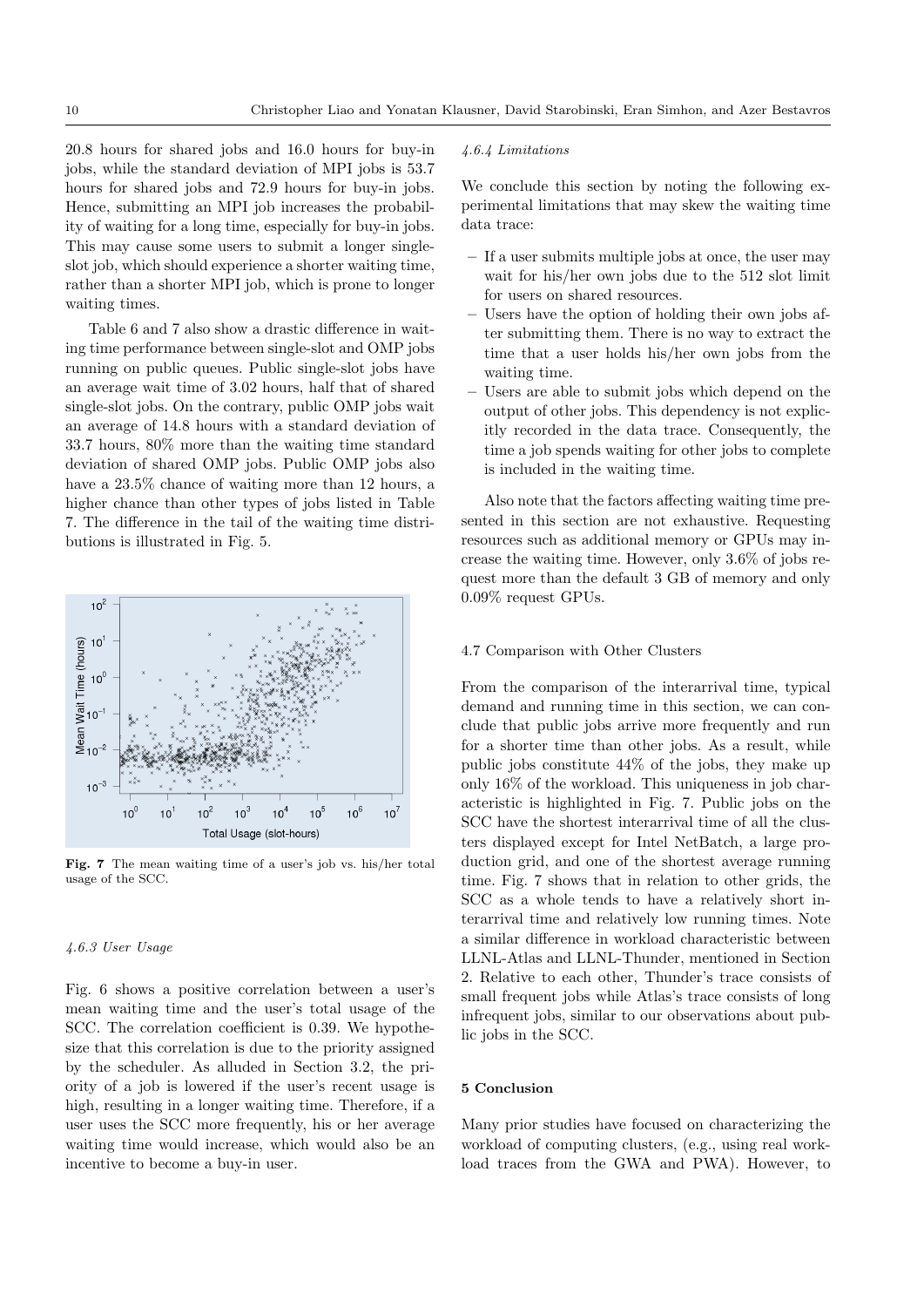the best of our knowledge, no previous work focuses on shared/buy-in systems such as the SCC. Our study focuses on investigating differences in job characteristics between shared and buy-in resources, identifying requests with high waiting times, and quantifying the advantages of public queues.

We show that public jobs arrive more frequently than shared and buy-in jobs, but are smaller when measured by running time or workload. Particularly, when considered independently, public jobs have the shortest interarrival time of 14 clusters taken from the PWA and GWA. Implementation of public queues increases the performance of the SCC by increasing utilization of buy-in nodes and preventing shared nodes from exceeding their capacity. Public queues also increase the QoS for shared users by granting them access to portions of buy-in resources that would otherwise be idle. Additionally, we identify RTL and parallel environment as the two main factors affecting waiting time. For requests exceeding 12 hours, the mean waiting time of shared jobs is more than twice that of buy-in jobs. Parallel jobs, especially MPI jobs, have longer mean waiting times than one-slot jobs for all job types. These results should provide useful guidelines to users as to whether to purchase buy-in resources or not. Specifically, users should consider buying-in if they need to submit many MPI jobs or jobs that run for over 12 hours.

Our analysis of utilization and waiting time can help the SCC in implementing policies that maximize the system's utilization and minimize waiting time for users. For example, our analysis of waiting time factors shows that a large amount of resources needs to be dedicated to parallel jobs, which experience longer waiting times. Furthermore, since waiting times are longer over periods of high utilization, users could be encouraged to run their jobs during periods of low utilization (late night and weekends). Possible approaches include relaxing the limit on the number of slots used by a user over low utilization periods or decreasing the charge when using a slot over these periods. The evaluation and implementation of such policies represent interesting areas for future work.

# Acknowledgment

This research was supported in part by the NSF under grants 1717858, 1012798, 1117160, 1414119, and 1430145, and by the Hariri Institute for Computing at BU. The authors would also like to acknowledge the Research Computing Services group at Boston University, including Glenn Bresnahan, Mike Dugan, and Katia Oleinik, for their guidance and technical support.

#### References

- 1. Calzarossa, M., Massari, L., Tessera, D.: Workload characterization issues and methodologies. In: Performance Evaluation: Origins and Directions, pp. 459–482. Springer (2000)
- 2. Cao, J., Chan, A.T.S., Sun, Y., Das, S.K., Guo, M.: A taxonomy of application scheduling tools for high performance cluster computing. Cluster Computing 9(3), 355–371 (2006). DOI 10.1007/s10586-006-9747-2. URL https://doi.org/10.1007/s10586-006-9747-2
- 3. Delamare, S., Fedak, G., Kondo, D., Lodygensky, O.: Spequlos: a qos service for hybrid and elastic computing infrastructures. Cluster Computing  $17(1)$ ,  $79-100$  (2014) DOI 10.1007/s10586-013-0283-6 URL  $100$   $(2014)$ . DOI  $10.1007/s10586-013-0283-6$ . https://doi.org/10.1007/s10586-013-0283-6
- 4. Delignette-Muller, M.L., Dutang, C., Pouillot, R., Denis, J.B., Delignette-Muller, M.M.L.: Package 'fitdistrplus' (2015)
- 5. Di, S., Kondo, D., Cirne, W.: Characterization and comparison of cloud versus grid workloads. In: Cluster Computing (CLUSTER), 2012 IEEE International Conference on, pp. 230–238. IEEE (2012)
- 6. Dümmler, J., Kunis, R., Rünger, G.: Separat: scheduling support environment for parallel application task graphs. Cluster Computing 15(3), 223–238 (2012). DOI 10.1007/s10586- 012-0211-1. URL https://doi.org/10.1007/s10586-012-0211-1
- 7. Feitelson, D.: Parallel workloads archive (2005). URL http://www.cs.huji.ac.il/labs/parallel/workload/
- 8. Feitelson, D.G., Tsafrir, D., Krakov, D.: Experience with using the parallel workloads archive. Journal of Parallel and Distributed Computing 74(10), 2967–2982 (2014)
- 9. Iosup, A., Li, H., Jan, M., Anoep, S., Dumitrescu, C., Wolters, L., Epema, D.H.: The grid workloads archive. Future Generation Computer Systems 24(7), 672–686 (2008)
- 10. Klausner, Y., Liao, C., Starobinski, D., Simhon, E., Bestavros, A.: Workload characterization of the shared/buyin computing cluster at boston university. In: 2016 IEEE MIT Undergraduate Research Technology Conference. IEEE (2016)
- 11. Krakov, D., Feitelson, D.G.: Comparing performance heatmaps. In: Workshop on Job Scheduling Strategies for Parallel Processing, pp. 42–61. Springer (2013)
- 12. Kübert, R., Wesner, S.: High performance computing as a service with service level agreements. In: Services Computing (SCC), 2012 IEEE Ninth International Conference on, pp. 578–585. IEEE (2012)
- 13. Kumar, R., Vadhiyar, S.: Identifying quick starters: towards an integrated framework for efficient predictions of queue waiting times of batch parallel jobs. In: Workshop on Job Scheduling Strategies for Parallel Processing, pp. 196–215. Springer (2012)
- 14. Li, H., Groep, D., Wolters, L.: Workload characteristics of a multi-cluster supercomputer. In: Workshop on Job Scheduling Strategies for Parallel Processing, pp. 176–193. Springer (2004)
- 15. Livny, M.: Hpc cluster buy in options center for high throughput computing (2016). URL http://chtc.cs.wisc.edu/hpc-buy-in.shtml
- 16. Oracle-Corporation: Beginner's guide to oracle grid engine 6.2 (2010). URL oracle grid engine  $6.2$   $(2010)$ . http://www.oracle.com/technetwork/oem/host-servermgmt/twp-gridengine-beginner-167116.pdf
- 17. Qureshi, K., Shah, S.M.H., Manuel, P.: Empirical performance evaluation of schedulers for cluster<br>of workstations. Cluster Computing  $14(2)$ ,  $101$ of workstations. Cluster Computing<br>113 (2011). DOI 10.1007/s10586-010-01 DOI 10.1007/s10586-010-0128-5. URL https://doi.org/10.1007/s10586-010-0128-5
- 18. R Core Team: R: A Language and Environment for Statistical Computing. R Foundation for Statistical Computing, Vienna, Austria (2016). URL https://www.R-project.org/
- 19. Russell, J.: Buy-in university of arizona research computing (2016). URL http://rc.arizona.edu/buy-in